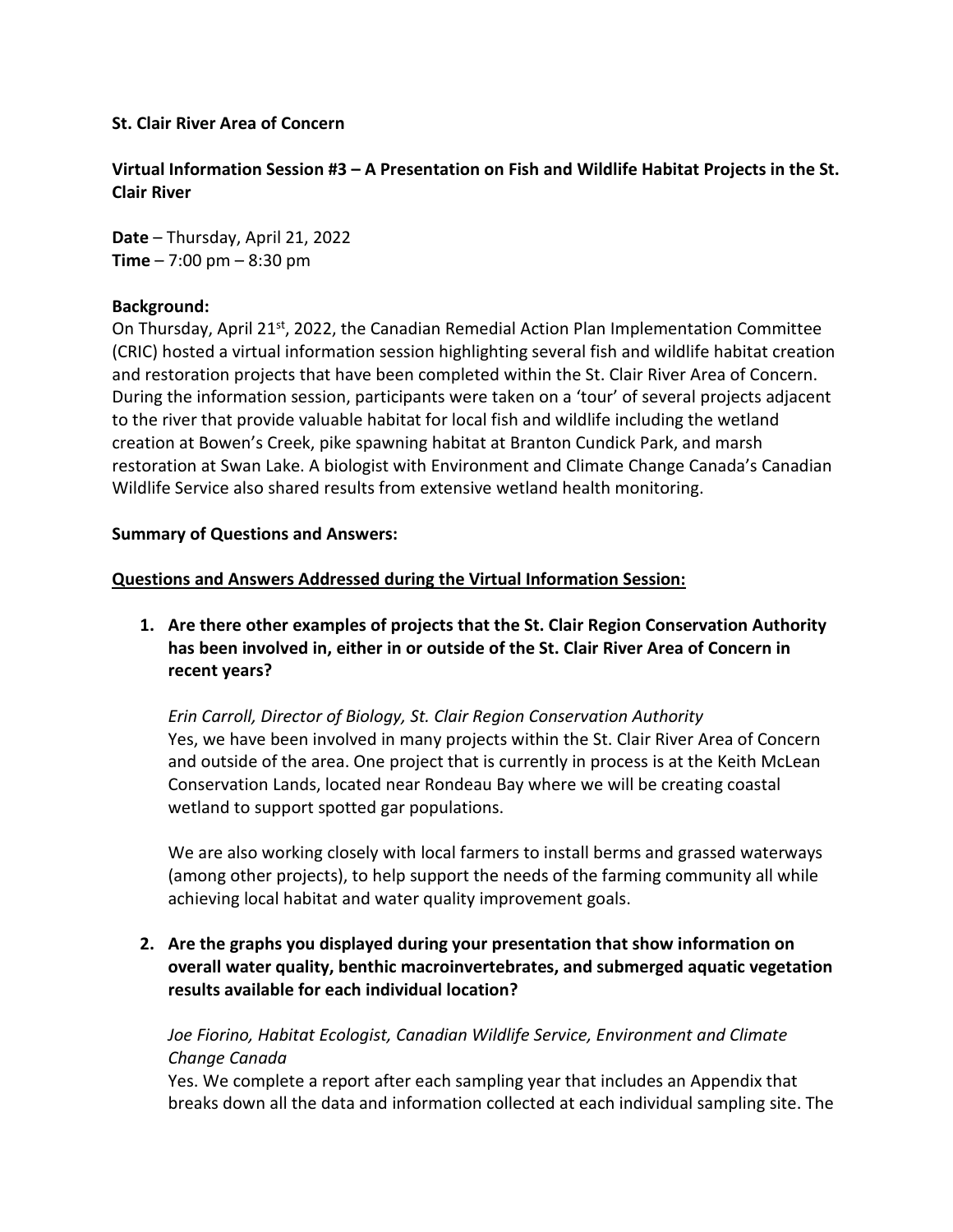most recent report, completed in 2014, is available on the Friends of the St. Clair River website at [https://friendsofstclair.ca/st-clair-river-area-of-concern/publications/.](https://friendsofstclair.ca/st-clair-river-area-of-concern/publications/)

# **3. It appears that Swan Lake site has a very small invasive Phragmites population. What were the techniques you used at this site to eradicate and control the encroachment of this invasive species?**

*Clint Jacobs, Natural Heritage Coordinator, Walpole Island Heritage Centre* We have seen some expansion in the areas being invaded by Phragmites at Swan Lake. During out initial treatment, we did not use herbicide to treat the Phragmites population and instead relied on cutting, burning, and flooding when possible, to try and get the population under control. Unfortunately, there really isn't an effective way to permanently eradicate Phragmites. We continue to try and manage it on a yearly basis. Walpole Island also issued a ban on using herbicide in our marshes so that method of control is unavailable to us.

**4. Why do you measure submerged aquatic vegetation (SAV) and bugs (benthic macroinvertebrates) in a wetland? What does that information tell us about the health of a wetland?**

# *Joe Fiorino, Habitat Ecologist, Canadian Wildlife Service, Environment and Climate Change Canada*

Both are extremely important components of coastal wetland ecosystems. In terms of their function in wetland habitats, submerged aquatic vegetation stores and releases nutrients, releases oxygen to the water through photosynthesis, and stabilizes sediment which reduces turbidity. SAV also provides important habitat for spawning and rearing of juvenile fish and certain turtle species prefer the warmer micro-climate and foraging opportunities provided by SAV. Marsh dependent birds also use SAV for foraging and breeding activities and a number of studies have indicated that wetland ecosystems with healthy SAV help support a robust marsh bird community. The condition of SAV is also a good reflection on the level of disturbance occurring in the watershed. A lot can be learned by evaluating SAV conditions and the same holds true when examining benthic macroinvertebrate communities.

## **5. Is there information available to individual landowners looking to enhance or create habitat on their properties?**

*Erin Carroll, Director of Biology, St. Clair Region Conservation Authority* I would suggest that anyone looking to create new habitat or enhance already existing habitat on their properties should connect with our staff at the Authority to tell us about their project and what their goals are. The SCRCA will help where we can and can support a number of projects such as tree planting, increasing native vegetation, or creating wetlands, just to name a few.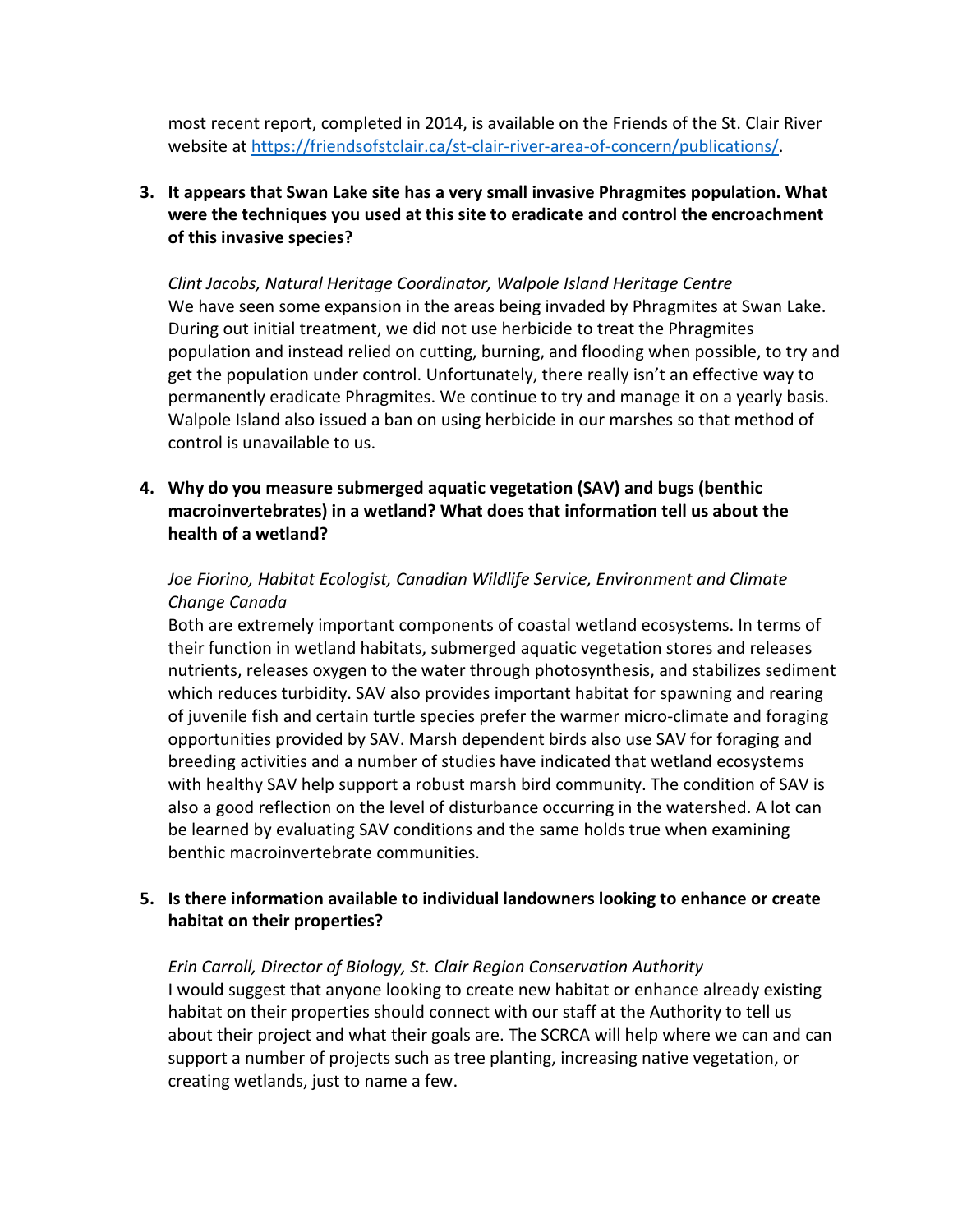**6. The St. Clair River has had record high water levels over the past several years. Can you tell us whether the high-water levels are beneficial or detrimental to wetlands and marsh bird populations?**

## *Joe Fiorino, Habitat Ecologist, Canadian Wildlife Service, Environment and Climate Change Canada*

Water levels in lakes and rivers naturally fluctuate over time and ultimately it is these fluctuations that drive the structure of wetland vegetation. During the recent highwater levels, we have seen an increase in the number of marsh birds stopping at coastal wetlands in the lower Great Lakes, likely due to the formation of pools and ponds in areas that are typically dominated by dense wetland vegetation, which is preferable for many marsh birds. Clearly sustained, overly high-water levels would flood out wetlands which would lead to a decrease in coastal wetland habitat and be detrimental to marsh birds.

Water levels look to be decreasing throughout the Great Lakes and if that trend continues, we would expect the regrowth of less competitive wetland vegetation species and an increase in local biodiversity.

# **Questions and Answers Received that were not Addressed during the Virtual Information Session:**

## **1. For the long-term studies on the mainland, is there any correlation between restoring wetlands with watershed health?**

*Erin Carroll, Director of Biology, St. Clair Region Conservation Authority*  Generally speaking, wetland creation should improve watershed health by increasing habitat and filtering water. The St. Clair Region Conservation Authority collaborated with Ducks Unlimited Canada to collect data on newly constructed wetlands in our Region. Results indicate that the *"small wetlands were effective at settling and filtering water under a variety of conditions—protecting downstream rivers and lakes in all seasons."* More information on the study can be found at [https://www.ducks.ca/stories/policy/the-power-of-small-wetlands-for-clean-water/.](https://www.ducks.ca/stories/policy/the-power-of-small-wetlands-for-clean-water/)

Every five years, the St. Clair Region Conservation Authority publishes a watershed report card that summarizes information collected on surface water quality, forest condition, and groundwater quality on a subwatershed basis. These parameters have been selected by Conservation Ontario (the provincial organization that Conservation Authorities report to) to give an indication of environmental health. These watershed report cards are published on SCRCA's website and can be found at [https://www.scrca.on.ca/about-us/2018-watershed-report-cards/.](https://www.scrca.on.ca/about-us/2018-watershed-report-cards/) The next round of report cards will be published in early 2023.